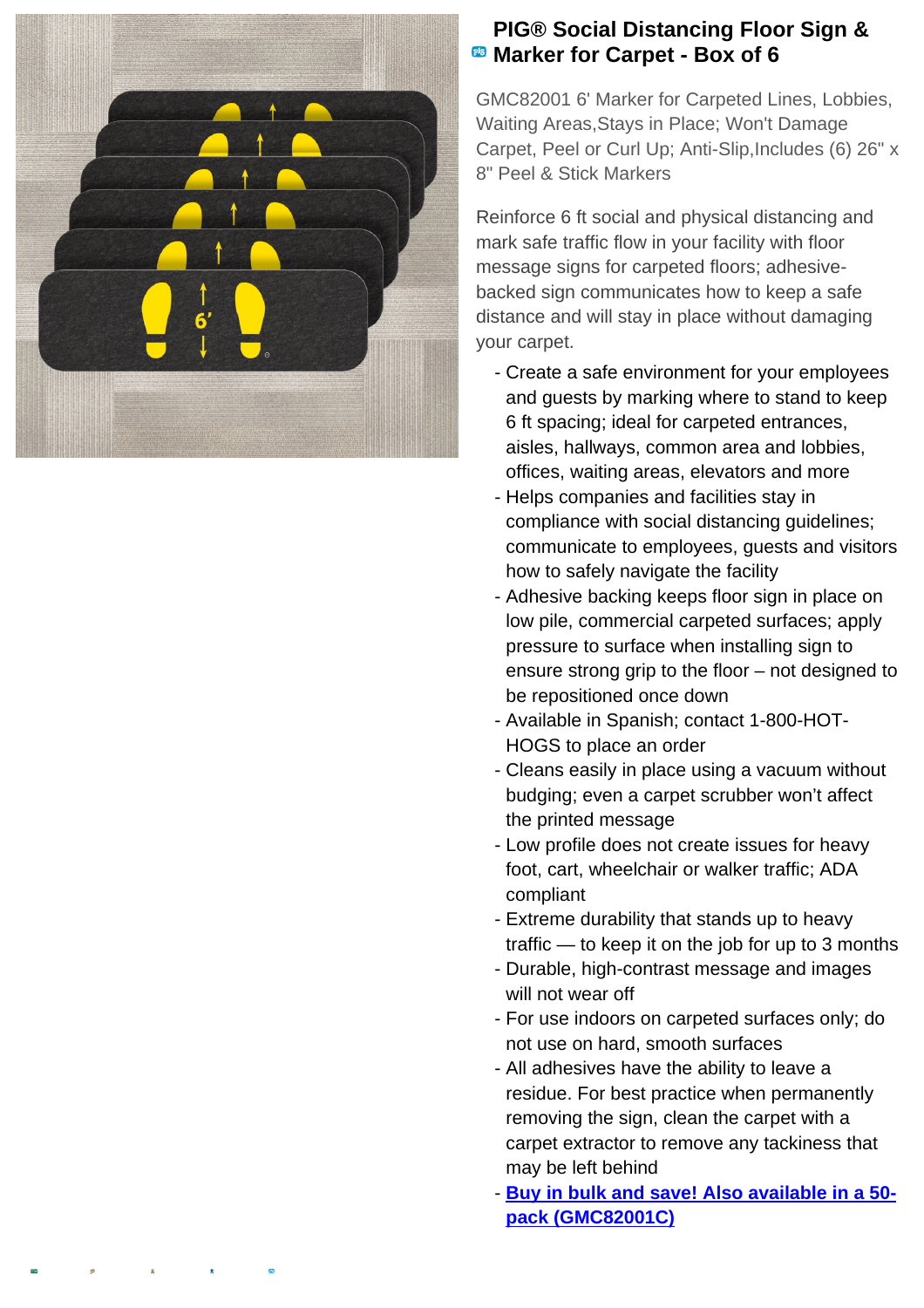| Item#                              | <b>Description</b> | <b>Dimensions</b>                                                                                            | Weight                                                      |
|------------------------------------|--------------------|--------------------------------------------------------------------------------------------------------------|-------------------------------------------------------------|
| GMC82001-BK                        |                    | 26" W x 8" L                                                                                                 | 1.32 lbs.                                                   |
| <b>Metric Equivalent:</b>          |                    |                                                                                                              |                                                             |
| Item#                              | <b>Description</b> | <b>Dimensions</b>                                                                                            | Weight                                                      |
| GMC82001-BK                        |                    | 66cm W x 20.3cm L                                                                                            | $.6$ kg                                                     |
| <b>Specifications</b>              |                    |                                                                                                              |                                                             |
| <b>Dimensions</b>                  |                    | 26" W x 8" L                                                                                                 |                                                             |
| <b>Backing Material</b>            |                    | Adhesive-Backed                                                                                              |                                                             |
| <b>Brand</b>                       |                    | <b>PIG</b>                                                                                                   |                                                             |
| Category                           |                    | Social Distancing                                                                                            |                                                             |
| <b>Flammability Specifications</b> |                    | Flame Resistant - Will melt and self-extinguish                                                              |                                                             |
| <b>Fluid Absorbed</b>              |                    | Water; Grease; Oils                                                                                          |                                                             |
| <b>Ideal For</b>                   |                    | Lines, Queues, Waiting Areas To Promote Proper Social<br>Distancing                                          |                                                             |
| <b>Incinerable</b>                 |                    | Yes                                                                                                          |                                                             |
| <b>Includes</b>                    |                    | (6) 26" x 8" Peel & Stick Markers                                                                            |                                                             |
| <b>Industry</b>                    |                    | Grocery/Retail; Restaurant; Institutional Facilities;<br>Healthcare/Lab; Industrial & Commercial; Government |                                                             |
| Indoor/Outdoor                     |                    | <b>Indoor Use</b>                                                                                            |                                                             |
| <b>Intended Use</b>                |                    | <b>Carpeted Floors/Indoors</b>                                                                               |                                                             |
| Legend                             |                    | 6'                                                                                                           |                                                             |
| <b>Recommended Use</b>             |                    | 6' Marker for Carpeted Lines, Lobbies, Waiting Areas                                                         |                                                             |
| <b>Special Feature</b>             |                    | Slip                                                                                                         | Stays in Place; Won't Damage Carpet, Peel or Curl Up; Anti- |
| <b>Traffic</b>                     |                    | Heavy Foot Traffic; Carts & Equipment                                                                        |                                                             |
| <b>Walking Surface</b>             |                    | Absorbent Top                                                                                                |                                                             |
| Sold as                            |                    | 6 pads per box                                                                                               |                                                             |
| Weight                             |                    | 1.32 lbs.                                                                                                    |                                                             |
| # per Pallet                       |                    | 120                                                                                                          |                                                             |
| <b>Composition</b>                 |                    | Absorbent - Polypropylene<br>Adhesive Backing - Proprietary Adhesive Material                                |                                                             |
| <b>UNSPSC</b>                      |                    | 47131901                                                                                                     |                                                             |
| <b>Pigalog® Page Number</b>        |                    | Page N <sub>5</sub>                                                                                          |                                                             |

Metric Equivalent